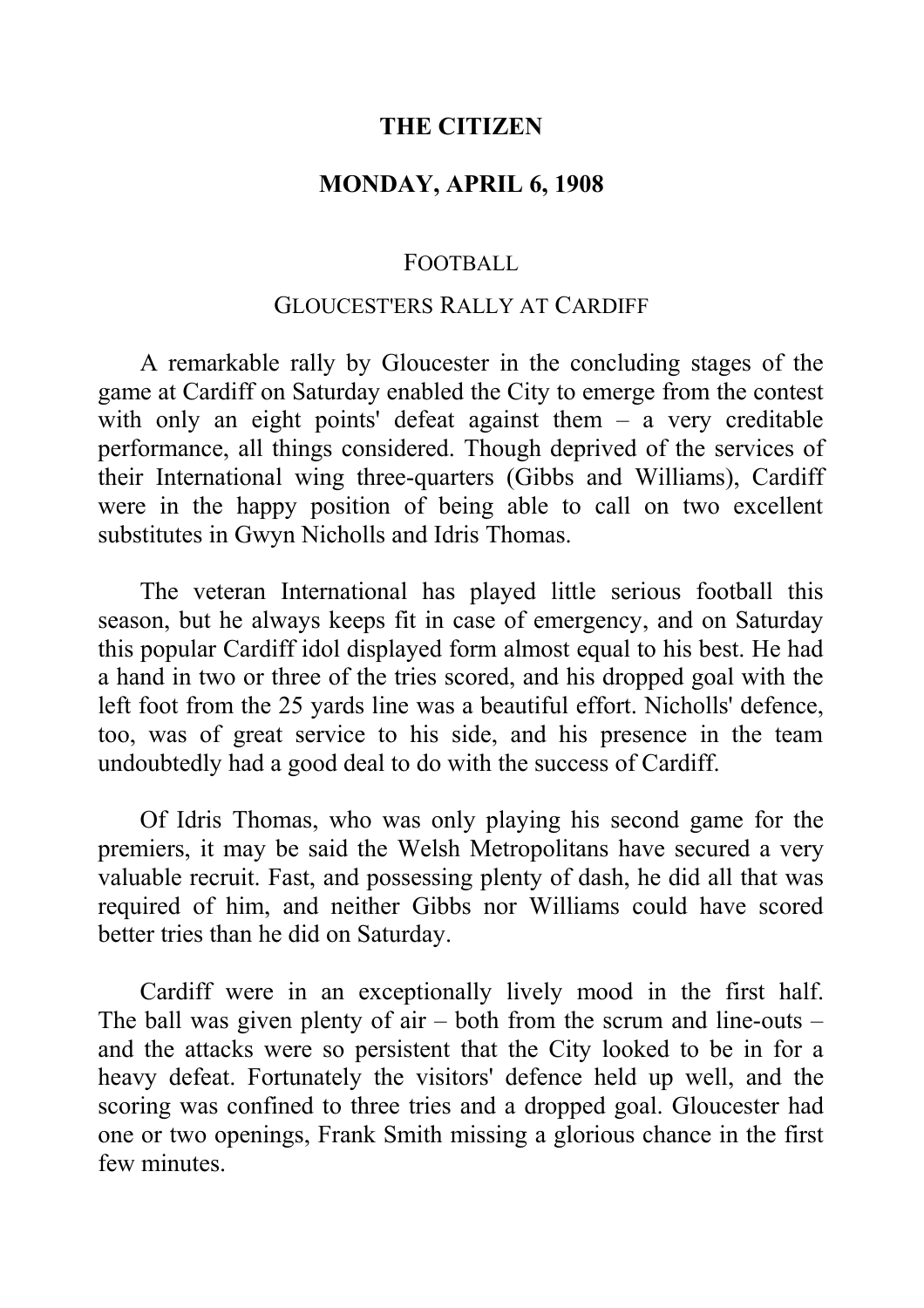A bad pass by Bush was taken advantage of by the Gloucestrian, who kicked through and had the line at his mercy. In trying to pick up, however, Smith knocked on, and the opportunity was lost. Cardiff scored again in the second half through Gabe – a magnificent try – but from this point the game underwent a change. Gloucester improved considerably, and a fine movement initiated by Hudson ought to have yielded a certain try, but the final transfer was ruled forward, with Berry running over under the posts. The City, however, kept pegging away, and some smart work by Gent led to Hudson crossing after a desperate burst for the corner.

Bush was injured in falling with Hudson, and later Gabe retired with a twisted knee. The former came back, but for the remainder of the game the advantage rested with Gloucester. The home forwards fell away, and the City finishing strongly, worried their opponents considerably. Gloucester missed a nice opening on the left wing, but a few minutes later Stephens opened out, and Hudson scored his second try with another splendid dash. Welshman kicked a lovely goal and put Gloucester eight points up.

There was just a chance of the City pulling the game round, and there was great excitement when Hollands just missed a try by the merest shave. To the end the City attacked, but no further success rewarded their efforts, and the final whistle came as a welcome relief to the Welshmen.

The Gloucester forwards were badly beaten for three-parts of the game, but they finished much stronger than the opposing pack. In the scrums the City men could not get a sight of the ball, and in the lines-out they were almost equally as badly off. Neill, Casey, Pugsley, and Powell were in great form for Cardiff, and they ran and passed like threequarters at times.

For Gloucester, Vears set his men a good example in following up, and Berry, Johns, Holford, and Hollands were very prominent in the open.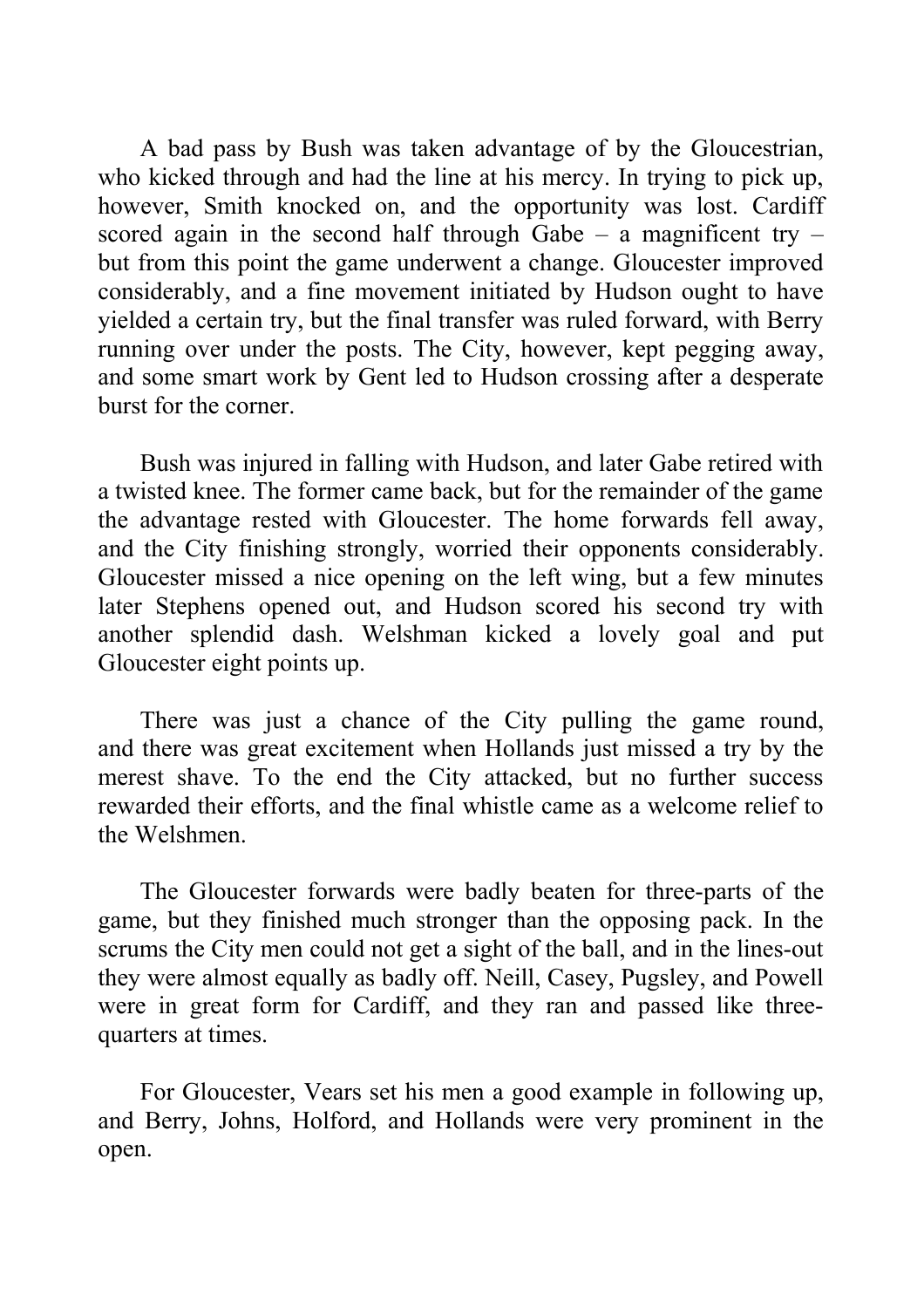At half-back, Randall Davies proved a clever scrum half, but Bush, though occasionally in evidence, was erratic, and gave out some bad passes. Gent, when he did get a chance, got through some effective work, and Hall did as well as could be expected.

At three-quarter Hudson showed his worth to the side, and it was a pity the City backs could not get the ball a little more. Stephens put in some good defensive work, and Cook and Frank Smith proved a serviceable left wing. The Cardiff third line was a strong and fast one. Nicholls and Idris Thomas have already been referred to, and Gabe and R. C. Thomas both sustained their reputations.

Winfield, at full-back, was hardly up to form, and on the day's play Welshman was his superior. The Gloucester custodian got in some beautiful touch kicks, especially in the second half, and his tackling was of the best.

## WELSH PRESS COMMENTS

From the spectacular point of view (remarks "Forward" in the "Evening Express"), the game was disappointing, and the character of the play suggested that staleness which is part and parcel of the end of a season's strenuous campaign. Cardiff played well in the first half with the sun and a lusty breeze behind them, and put the issue beyond doubt by scoring thirteen points, but in the second half they fell off considerably, and allowed their defence to be beaten twice.

In no match this season have the Cardiff forwards shown greater skill in heeling out the ball, and, considering the number of opportunities given them, the home backs ought to have scored many more tries. They were unfortunate, however, in being crocked, Percy Bush being so badly damaged that he was of little service to his side in the second half, while Gabe had to retire twenty minutes before the end. These two misfortunes made a world of difference to the attacking powers of the blue and blacks, and were almost wholly accountable for the two tries scored by Hudson on the right wing.\*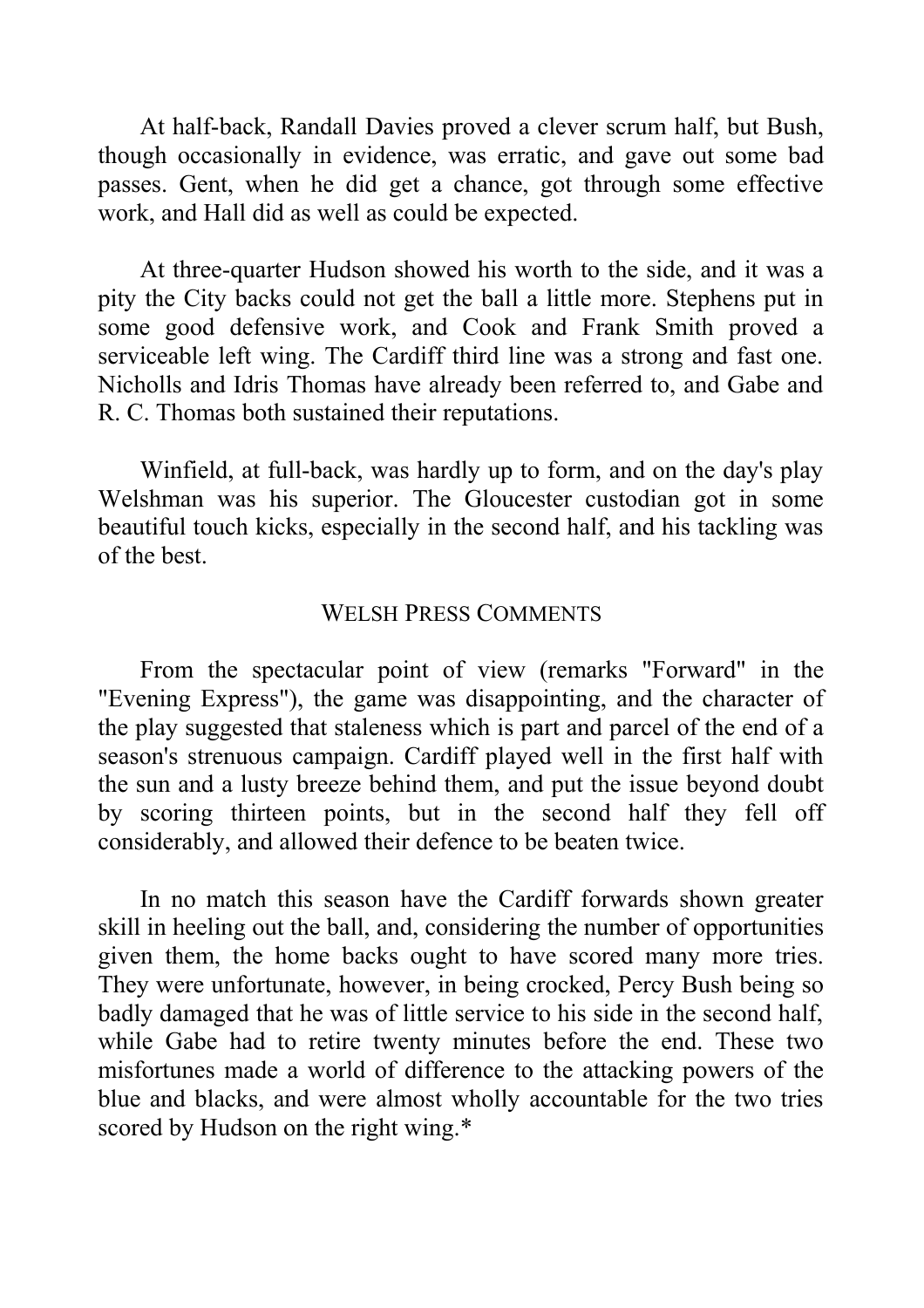Hudson proved by his play that he is a player of International class, and on his form this season is undoubtedly the best wing three-quarter in England. Gwyn Nicholls made a welcome re-appearance in the team, and, though not quite so brilliant as he used to be in attack, his defence was as sound as ever, and his play, on the whole, confirmed the impression that his retirement from the game was premature.

The one striking success in the Cardiff back division was Idris Thomas, the recruit left wing, who proved himself a player of the right stamp by his determination in going for the line and scoring a couple of tries which would have done credit to Teddy Morgan at his best. Thomas is built on the right lines, and will make a real class player with proper coaching and experience.

The Gloucester forwards played their characteristic bustling game in the open, but were beaten badly in the scrums. There were occasions when they heeled out to Gent, but they were very rare, and the midget English International had a very indifferent partner at outside half. He took the ball with a safe enough pair of hands, but his passes to his three-quarters were wrongly timed and badly given, with the result that every passing movement attempted by the 'Cestrians broke down in its very inception. With the exception of Hudson and Gent the visiting backs were a very ordinary lot, and one missed the veteran "Whacker" Smith with his auburn locks and his fearless dash, in seizing every opportunity with a do or die determination.

[\* "Forward" is in error here. Cardiff had a full team on the field when Hudson scored his first try, Bush being knocked out in trying to stop the International. – Football Editor.]

Cardiff were so overwhelmingly superior up to the time that Bush and Gabe were injured that it is only reasonable to suppose (says the "South Wales Daily News") that had those players escaped injury the defeat of the 'Cestrians would have been heavier than it was. Although Gibbs and Johnny Williams were absent from the three-quarter line, a "string" consisting of Gabe, Nicholls, Ralph Thomas, and Idris Thomas performed splendidly.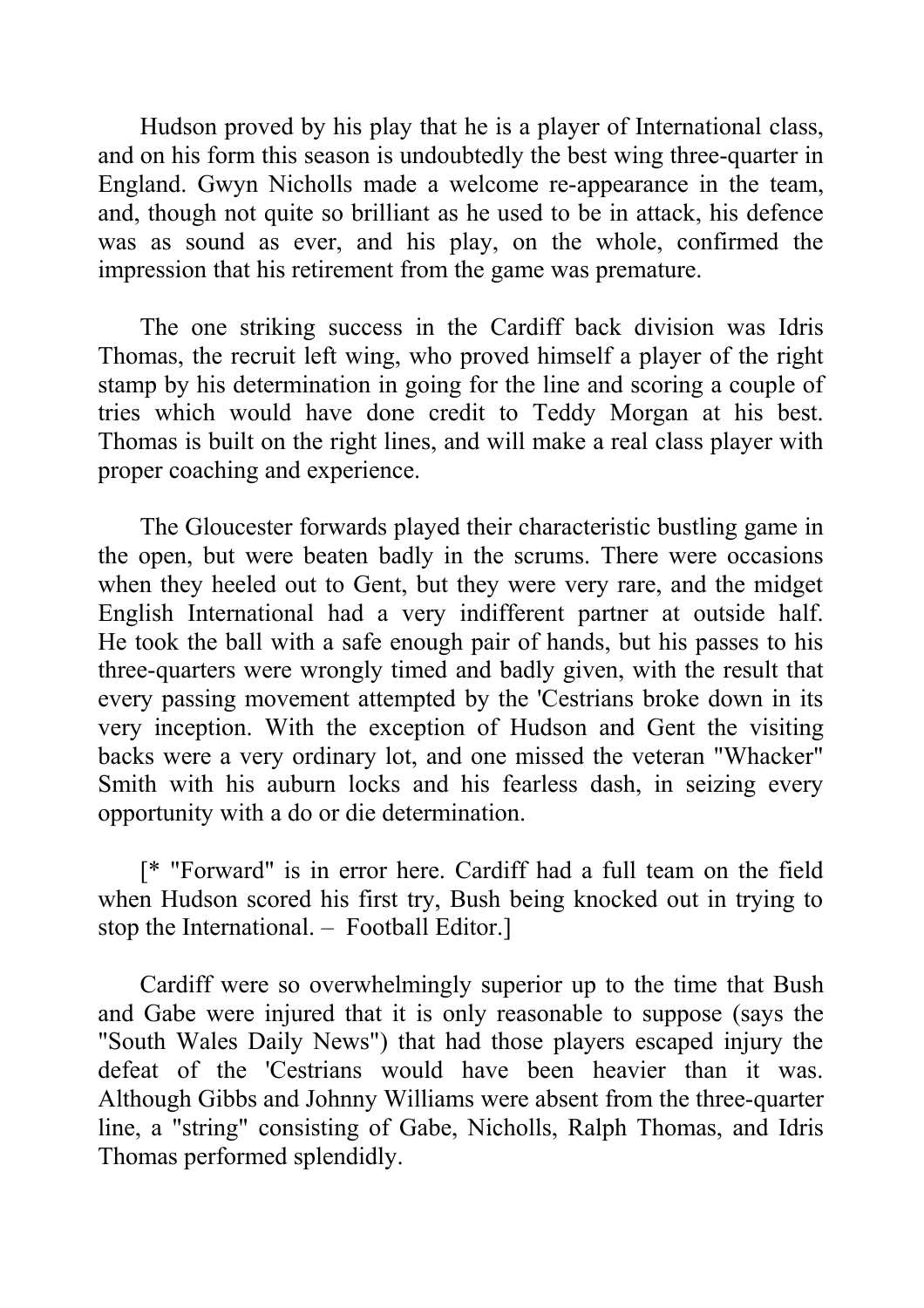They were well served by Randell Davies and Bush, and most of the passing movements were worthy of Cardiff at their best. Gwyn Nicholls played up to his great reputation. In addition to dropping a brilliant goal he ran, passed, and kicked with his old-time skill, whilst his defence was as sound as ever.

Gabe was also in tip-top form, the try he gained being a real beauty. Ralph Thomas was, if anything, better than usual and did many smart bits of work individually, as well as combining with the other "threes."

But the surprise of the match was Idris Thomas, the Reserve wing three-quarter. The determined way in which he went for the line when he gained his two tries, refusing to be tackled unless absolutely held, and the pace he displayed were eye-openers to those who had not seen him perform previously. Evidently the recruit is of the right stamp for a wing three-quarter, and his display to-day was full of promise for the future.

The Cardiff scrummagers were far more skilful than the Gloucester eight up to the time of the injuries to the players mentioned, and gave their backs many opportunities to display fine passing movements. Individually, Casey, Pugsley, and Neill were brilliant, while the reserve, Pike, also did well. Winfield's kicking and saving play all through were of a high order.

On the Gloucester side the forwards were more vigorous than scientific. The outstanding players were Gent, Hudson, and Smith, each of whom did many smart things, whilst at full-back Welshman did extremely well.

For the most part the game was most interesting to watch, thanks chiefly to the fine display of the Cardiff backs, but the injuries to Bush and Gabe, and the consequent re-organisation of the back division, gave Gloucester an advantage in the latter stages of the game that they were extremely fortunate to secure.